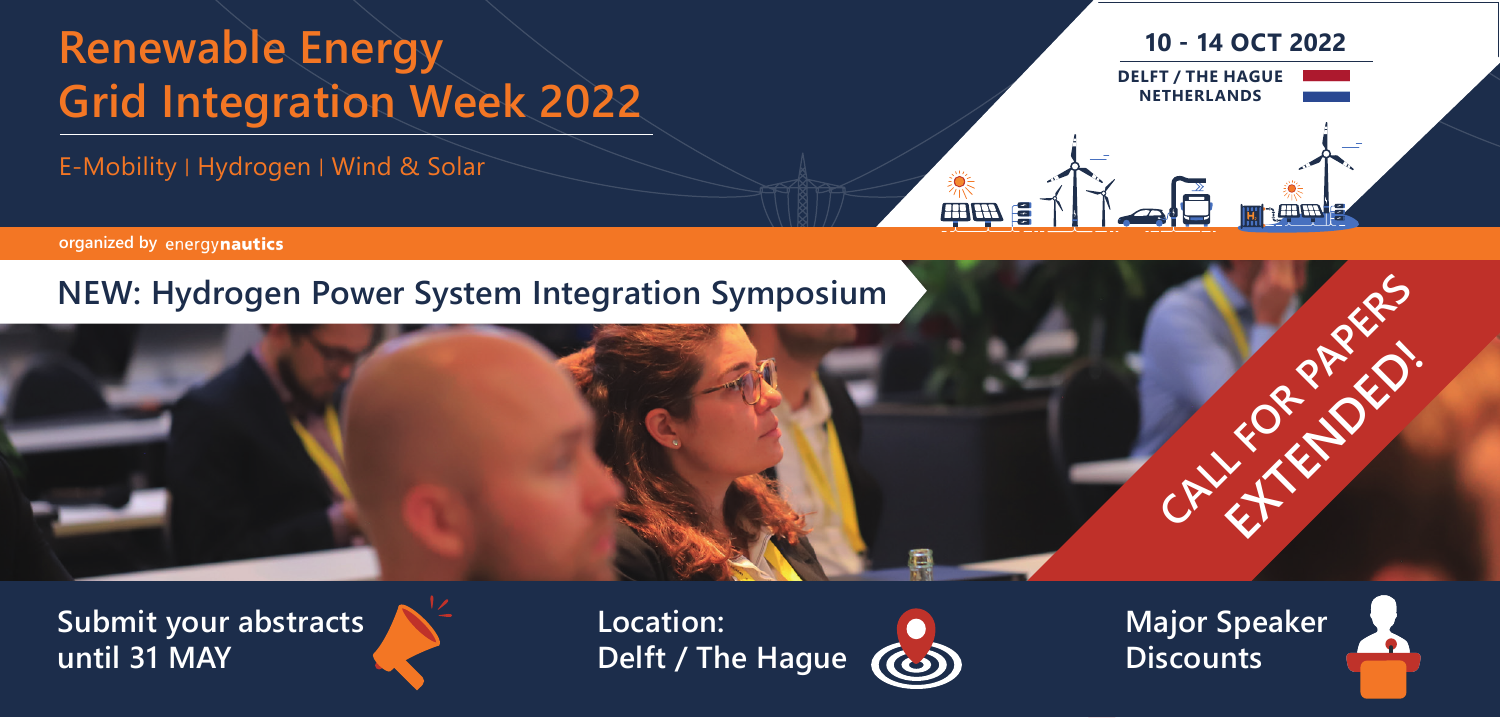### **E-Mobility Integration Symposium**

- » Project Experience with EV Grid Integration
- » Grid Forming Aspects and Experience
- » Power System Aspects with high shares of EVs
- » Distribution Grid Issues
- » Market and Regulatory Aspects
- » Charging Infrastructure Planning & Smart Charging
- » High Power Charging
- » Vehicle to Grid incl. Ancillary Service Participation
- » Charging Methods + Standardization of Charging Modes / Communication
- » Communication and Security Aspects
- » Grid Integration Modelling Aspects
- » Grid Code Issues and Future Aspects
- » Decarbonization of Energy Sectors
- » Electrification of Urban Mobility
- » Mobility as a Service
- » AI and Machine Learning for Grid Integration
- » E-Mobility and Renewable Energy Integration

#### **Wind & Solar Integration Workshop**

- » Project Experience with Grid Integration of Wind Power Plants
- » Project Experience with PV and Battery Grid Integration
- » Grid Forming Aspects and Experience
- » Power System Studies
- » Distribution Grid Issues
- » Transmission Grid / Power System Issues
- » Power Quality Issues
- » Grid Code Issues and Future Aspects
- » Wind / Solar Power & Battery Modelling Issues
- » Power System Balancing Issues
- » Ancillary Services
- » Forecasting
- » Hybrid Power Systems
- » Storage Issues
- » Smart Grid / IT Innovations
- » Energy Market and Regulatory Issues
- » Decarbonization of Energy Sectors
- » AI and Machine Learning for Grid Integration
- » Sector Coupling Based on Wind/PV Power incl. Hydrogen

#### **New Topics:**

- » Fuel Cell Modelling / Fuel Cell Systems Modelling
- » Electrolyzer Modelling
- » Hydrogen Systems Modelling
- » Renewable Hydrogen Technologies and Applications
- » Decarbonization of transport with green hydrogen
- » Decarbonizing the industrial processes
- » Energy system management with hydrogen

The 1<sup>st</sup> Hydrogen Power System Integration Symposium features presentations by invited speakers only. Hydrogen abstracts are welcome in the Wind & Solar Call for Papers.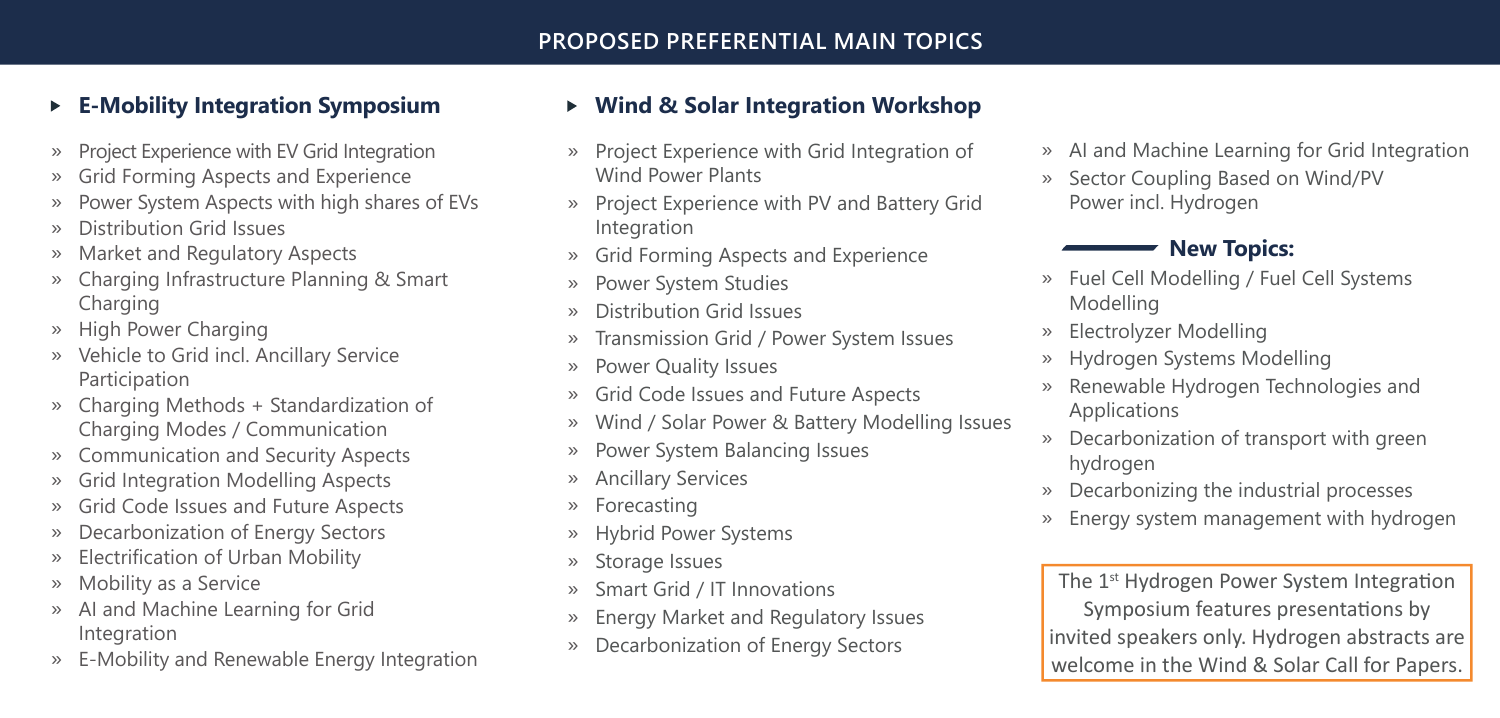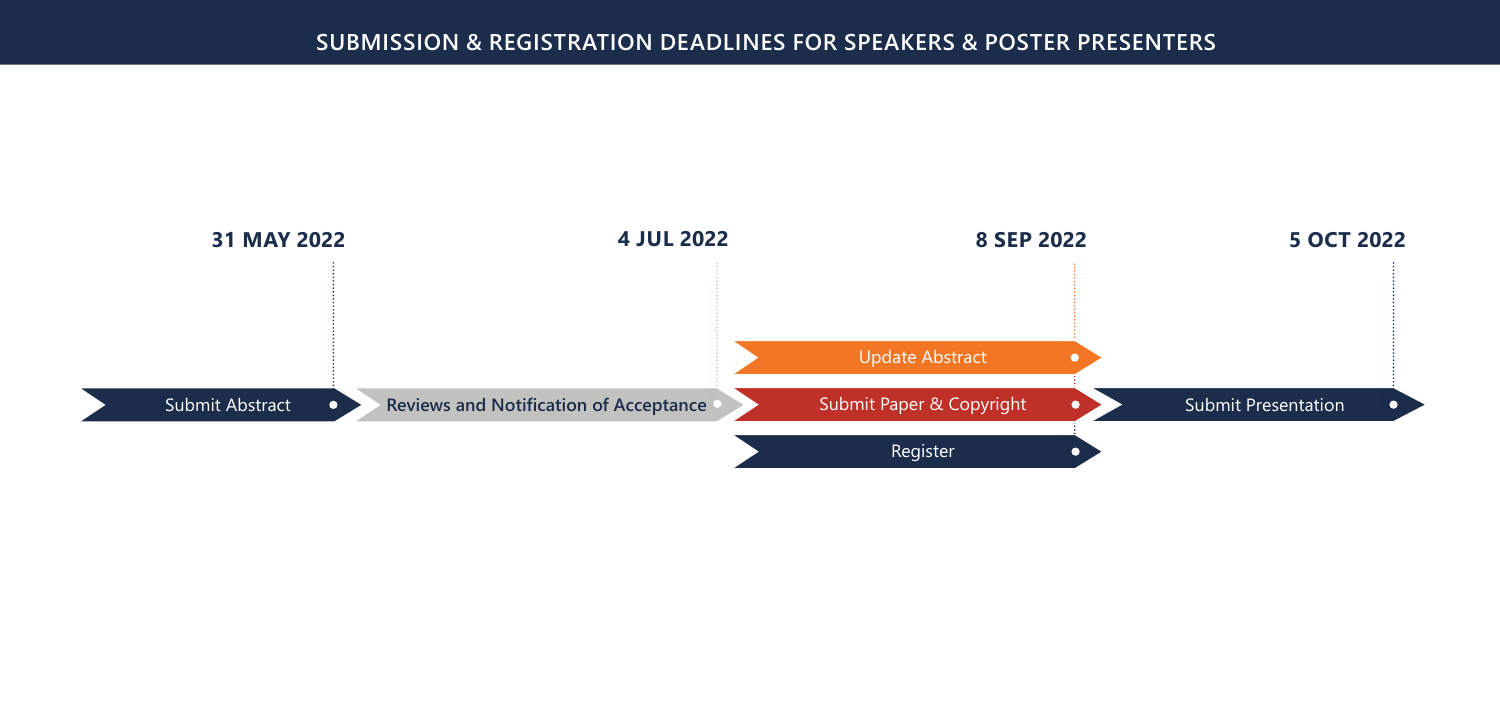

## **Monday, 10 October 2022**

» E-Mobility Integration Symposium » Networking Event

**Tuesday, 11 October 2022** » Hydrogen Integration Symposium » Networking Event

SOLAR

#### **Wednesday, 12 October 2022**

» Wind & Solar Workshop | Day 1 » Wind & Solar Poster & Networking Reception

**Thursday, 13 October 2022** » Wind & Solar Workshop | Day 2 » Wind & Solar Dinner

**Friday, 14 October 2022** » Wind & Solar Workshop | Day 3 Preferably, presentations will be held on-site. In case of travel or other restrictions at the time of the conference, remote presentation will be possible.

# **Expected participants:**

150+ E-Mobility 100+ Hydrogen 250+ Wind & Solar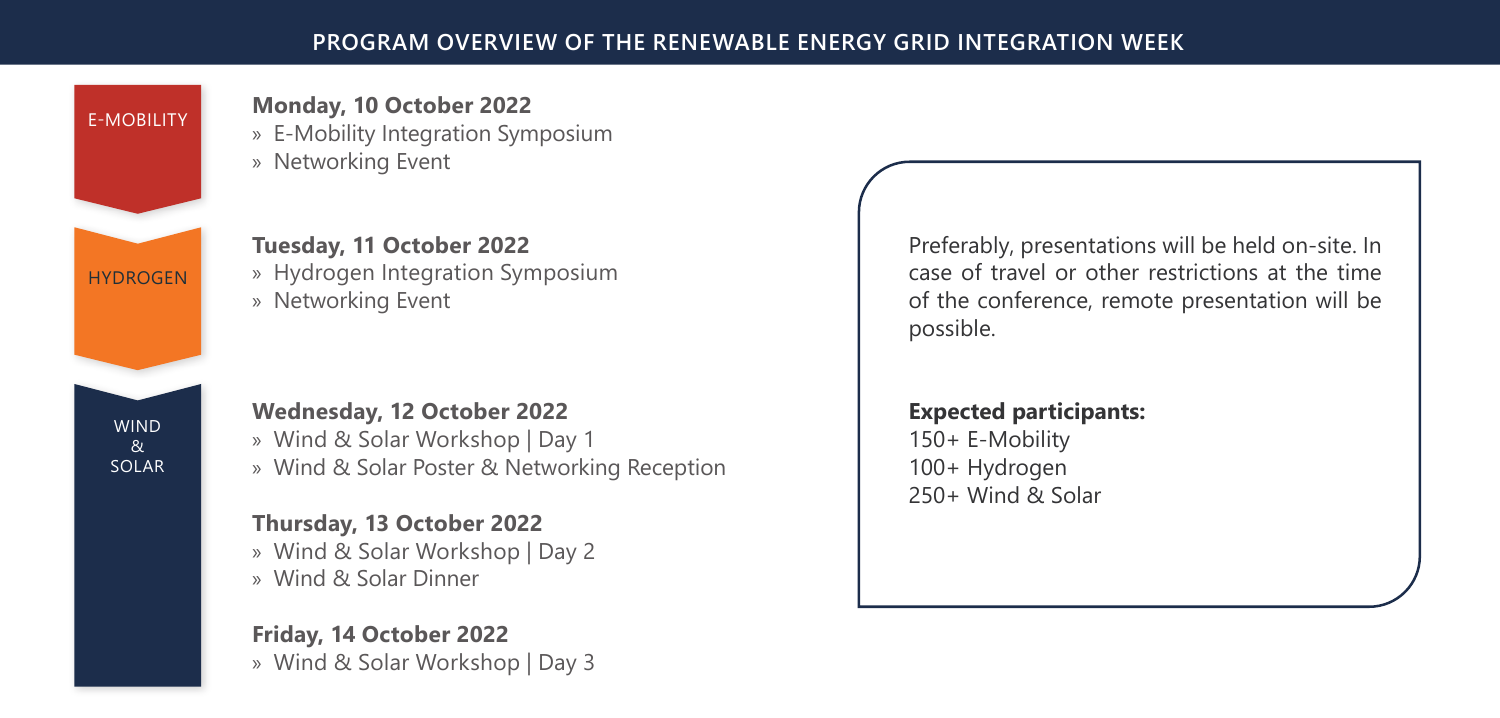#### **Presentation of Papers**

If you would like to present a paper at the **Renewable Energy Grid Integration Week 2022**, a short **abstract** (max. 3,000 characters, free style) has to be submitted first **until 31 May 2022**. For more detailed information, please visit:

### **www.mobilityintegrationsymposium.org/callforpapers www.windintegrationworkshop.org/callforpapers**

Final papers must then be submitted by **8 September 2022**. For more deadlines, please see the infographic inside.

- »The conference language is **English**.
- »Presenters will pay a **reduced participation fee.**
- »All participants are responsible for **paying their own travel and hotel expenses**.

All Papers are published by IET in the Digital Proceedings. This includes a DOI, index on Inspec, submission for publication on iXplore and indexing in Ei Compendex.



The papers presented at the Renewable Energy Grid Integration Week will be published on the IET Digital Library and IEEE Xplore and submitted for indexing In IET